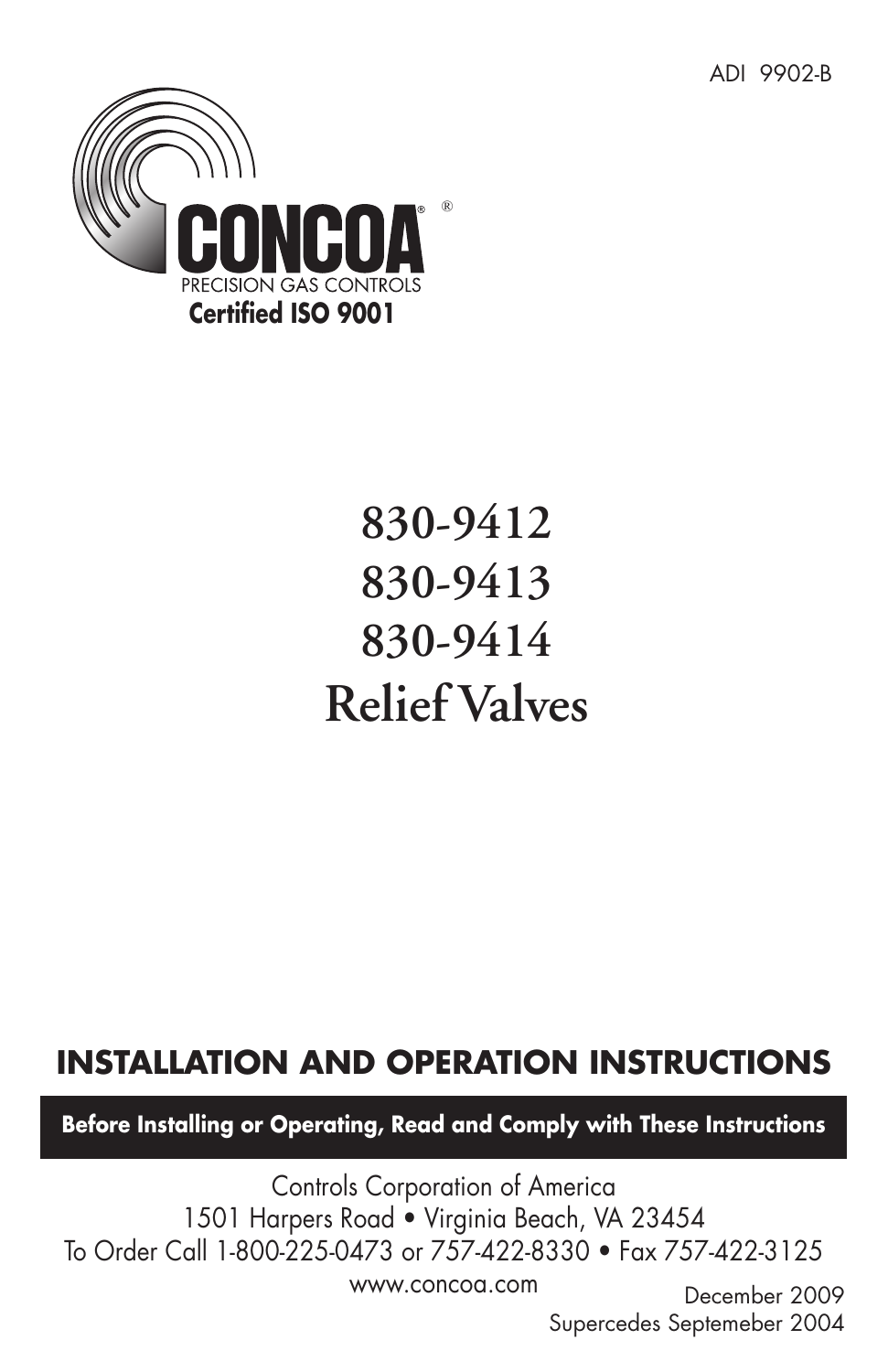# **USER RESPONSIBILITY**

This equipment will perform in conformity with the description contained in this manual and accompanying labels and/or inserts when installed, operated, maintained, and repaired in accordance with the instructions provided. This equipment must be checked periodically. Improperly working equipment should not be used. Parts that are broken, missing, worn, distorted or contaminated, should be replaced immediately. CONCOA recommends that a telephone or written request for service advice be made to CONCOA Customer Service in Virginia Beach, Virginia, PHONE: 1-800-225-0473, FAX: 1-757-422-3125, or E-MAIL: e-mail@concoa.com.

This equipment or any of its parts should not be altered without prior written approval by CONCOA. The user of this equipment shall have the sole responsibility for any malfunction that results from improper use, faulty maintenance, damage, improper repair, or alteration by anyone other than CONCOA or a service facility designated by CONCOA.

#### **CUSTOMER SERVICE**

In the event of equipment failure, call CONCOA Customer Service. Please be prepared to provide the model number and serial number of the equipment involved, in addition to some details regarding its application.

#### **CAUTION**

- 1. Shut down gas supply, drain gas from relief valve and system before any maintenance is performed.
- 2. When using a vise or wrench on the valve, use only enough torque to hold or move the part. Be careful not to score or distort the body, threads, or other parts.
- 3. For replacement parts, use only those CONCOA parts designed for this relief valve.

# **INTRODUCTION**

The CONCOA 9400 series brass high-flow relief valves in Figure 1 are designed to be field adjustable and offer zero leakage up to 98% of the nominal set pressure. The O-ring seal is encapsulated to prevent seat extrusion due to cold flow characteristics. The in-line design offers ½" male NPT inlet and ½" female NPT outlet for both the 9412 and 9413. The 9414 offers ¼" male NPT inlet and ½" female NPT outlet. Please refer to Table 1, for material, pressure range and flow data.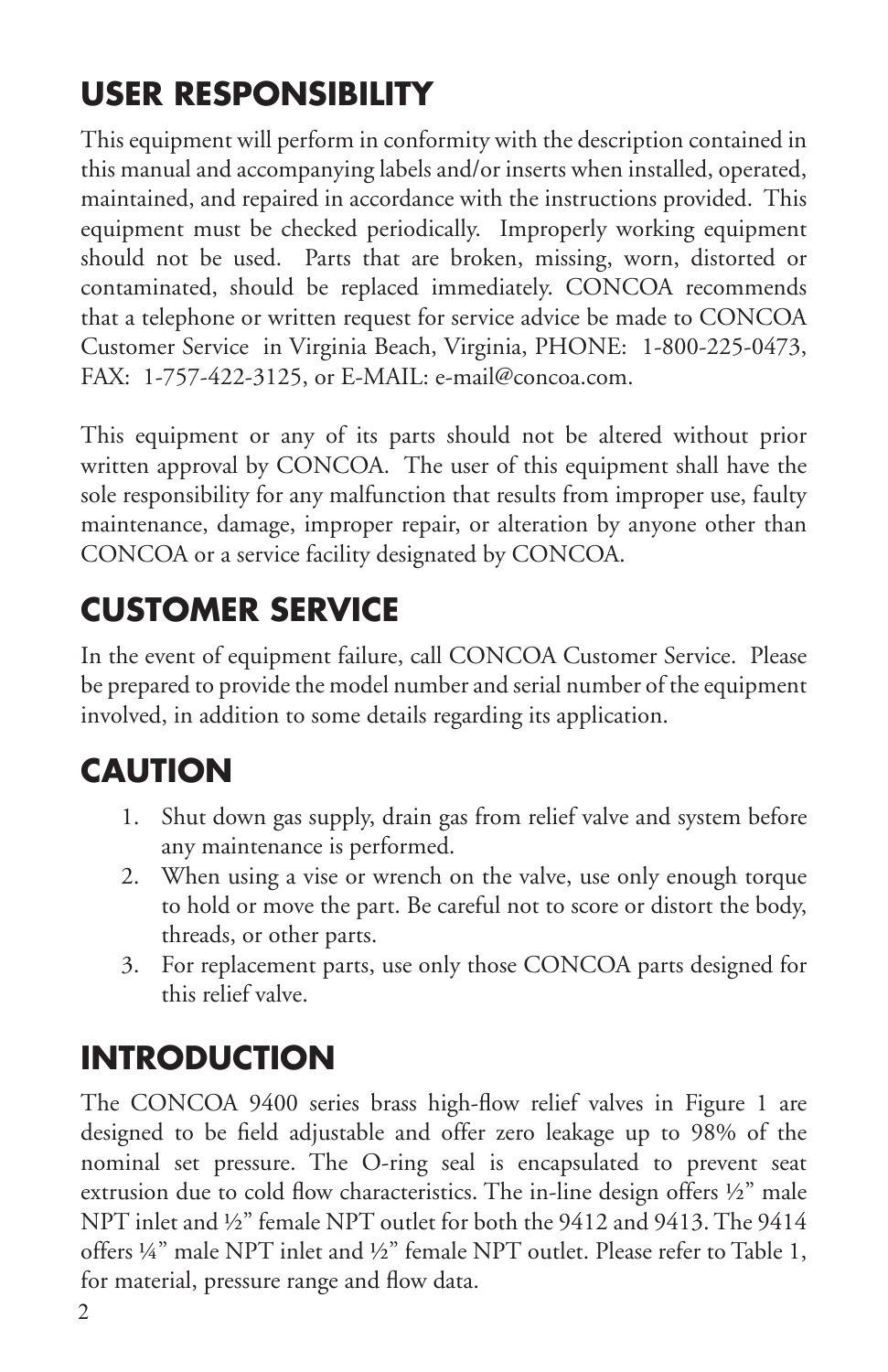

**HPRV** Inline

Figure 1

| Part<br>Number   | Material | <b>Seat</b> | Pressure<br>Range | Flow at 10% Pressure<br><b>Differential</b> |
|------------------|----------|-------------|-------------------|---------------------------------------------|
| 830-9414 Brass   |          | Neoprene    | 80-120 PSIG       | 1,263 SCFH (N2 100 PSIG)                    |
| 830-9413   Brass |          | Viton       | 270-600 PSIG      | 12,864 SCFH (N2 420 PSIG)                   |
| 830-9412         | 1 Brass  | Viton       | 130-310 PSIG      | 6,960 SCFH (N2 220 PSIG)                    |

#### **FIELD ADJUSTMENT**

**Note: The safety relief device should not be used as a control valve to regulate the system operating pressure. Frequent activation will cause seat leak and require excessive maintenance.**

DO NOT ADJUST WHILE UNDER PRESSURE.

- 1. Maintain system-operating pressure at least 5-10% below the set pressure of the relief valve. Operating too close to the valve set pressure will cause seat leak and will shorten the time between valve maintenance.
- 2. To adjust the cracking pressure, a field test bench maybe constructed using the following parts as shown in Figure 2 below:
	- a. 492-1312-01-580 0-750 PSIG regulator
		- 601-3312-01-580 0-150 PSIG regulator
	- b. 529-0022-01-001 Reducing adapter

c. 533-9002 Needle valve<br>d. 830-5385 Brass ¼" tee d. 830-5385



Figure 2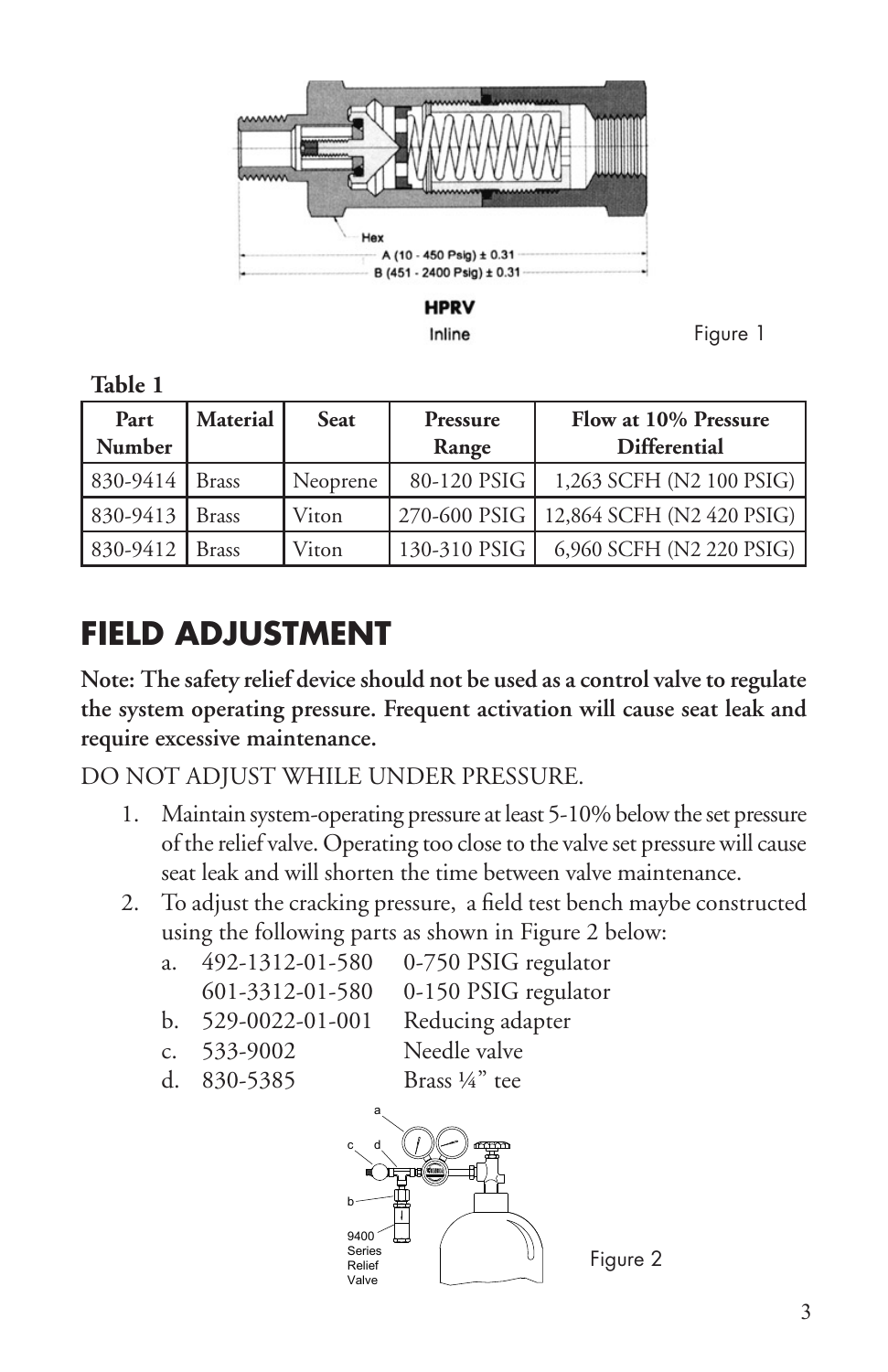- 3. Attach the relief valve to the outlet adapter on the tee-block. Remove the adapter if the ¼" female NPT thread port is required.
- 4. Loosen the case of the relief valve approximately an 1/8 of a turn counter-clockwise by applying torque at the hex flats located at both ends of the valve.
- 5. Insert the appropriate Allen wrench into the female NPT outlet port of the relief valve.
- 6. Turn the Allen wrench clockwise to increase cracking pressure and counter clockwise to reduce.
- 7. Tighten the case by reversing step four (4).
- 8. Adjust the pressure of the 492-1312-01-580 to the desired relief point. Observe the point at which the relief exhausts.
- 9. Open the needle valve a ¼ turn and back out the regulator-adjusting knob until the outlet gauge pressure reads zero. If the relief valve exhausts at the desired pressure go to step eleven (11). If further adjustment is required, proceed to step ten (10).
- 10. Repeat steps four (4) through nine (9) until the desired cracking pressure is obtained.
- 11. Valve is ready for installation.

# **INSTALLATION**

**Note: It is the end user's responsibility to ensure that the relief system is properly designed by a professional engineer to meet the intended requirements.**

1. Be sure that all connections are secure and leak tight. Teflon tape should be used on pipe fittings, but avoid impinging on the gas stream. Before applying tape, inspect the NPT threads and if necessary, clean the fitting to remove any dirt or thread sealant that remains. Start the Teflon tape on the second thread as shown in Figure 3; make sure the tape does not overlap the end of the thread. As the tape is wrapped in the direction of the thread spiral (clockwise), pull tightly on the end of tape so that it conforms to the thread. Apply two overlapping layers and cut off excess tape.

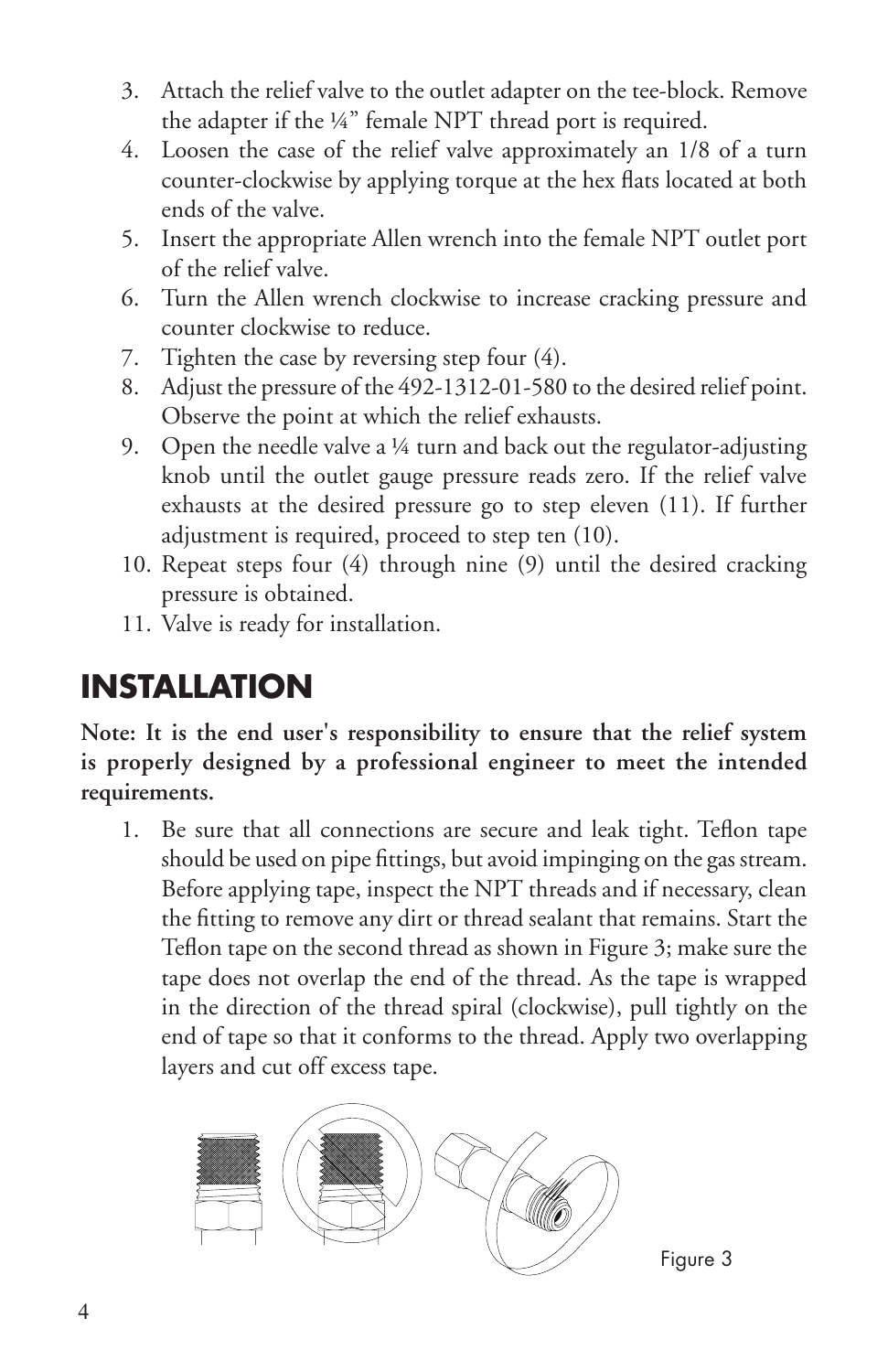- 2. Install the 9400 series in a vertical position so the valve body is selfdraining. The inlet piping should be short as possible, with no elbows, and equal to or greater than the size of the pressure relief valve inlet connection.
- 3. The discharge piping should be equal to or greater than the size of the pressure relief valve outlet connection so as to prevent backpressure when relieving. The piping termination point must be in a safe location and away from ignition sources. The termination point must be positioned to prevent the accumulation of moisture. An appropriate load-bearing device should support discharge piping, other than a short tailpipe.

#### **MAINTENANCE**

The relief valve should be inspected every 12-18 months to ensure proper working order. Depending on the service and the condition of the valve, the inspection interval may be adjusted.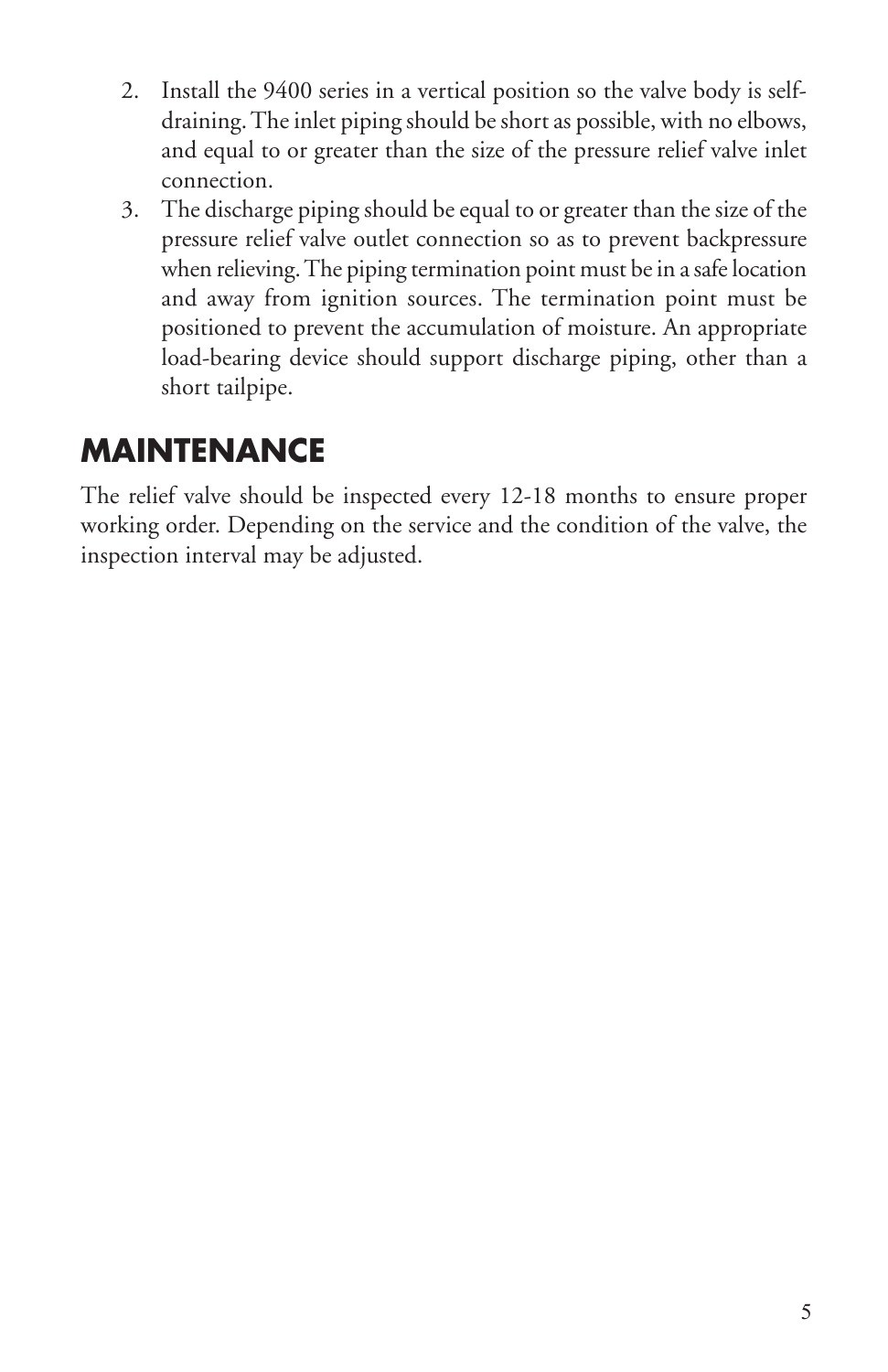#### **THIS PAGE INTENTIONALLY LEFT BLANK**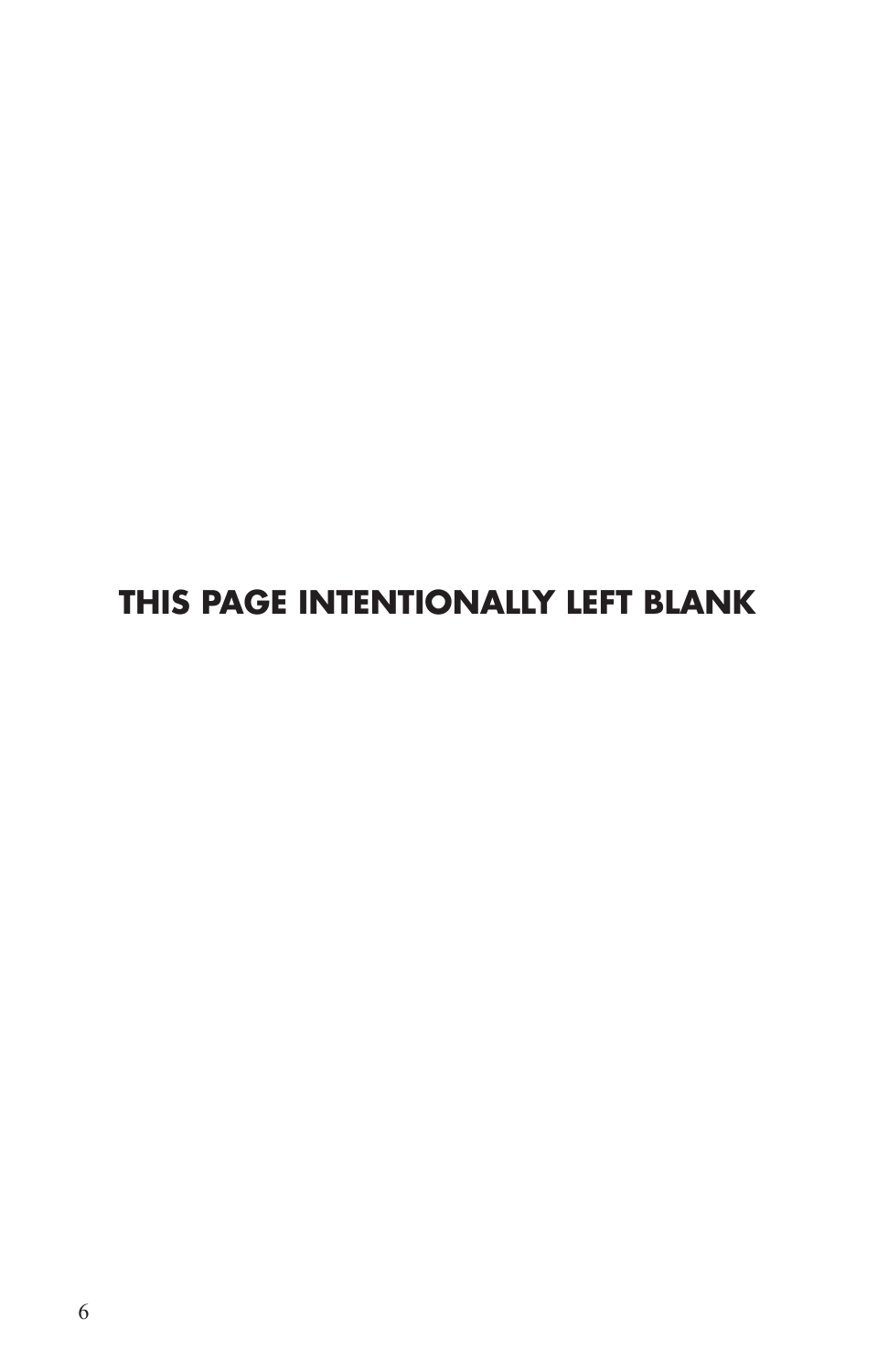# Warranty Information

This equipment is sold by CONTROLS CORPORATION OF AMERICA under the warranties set forth in the following paragraphs. Such warranties are extended only with respect to the purchase of this equipment directly from CONTROLS Corporation of America or its Authorized Distributors as new merchandise and are extended to the first Buyer thereof other than for the purpose of resale.

For a period of one (1) year from the date of original delivery (90 days in corrosive service) to Buyer or to Buyer's order, this equipment is warrantied to be free from functional defects in materials and workmanship and to conform to the description of this equipment contained in this manual and any accompanying labels and/or inserts, provided that the same is properly operated under conditions of normal use and that regular periodic maintenance and service is performed or replacements made in accordance with the instructions provided. The foregoing warranties shall not apply if the equipment has been repaired: other than by CONTROLS CORPORATION OF AMERICA or a designated service facility or in accordance with written instructions provided by CONTROLS CORPORATION OF AMERICA, or altered by anyone other than CONTROLS CORPORATION OF AMERICA, or if the equipment has been subject to abuse, misuse, negligence or accident.

CONTROLS CORPORATION OF AMERICA's sole and exclusive obligation and Buyer's sole and exclusive remedy under the above warranties is limited to repairing or replacing, free of charge, at CONTROLS CORPORATION OF AMERICA's option, the equipment or part, which is reported to its Authorized Distributor from whom purchased, and which if so advised, is returned with a statement of the observed deficiency, and proof of purchase of equipment or part not later than seven (7) days after the expiration date of the applicable warranty, to the nearest designated service facility during normal business hours, transportation charges prepaid, and which upon examination, is found not to comply with the above warranties. Return trip transportation charges for the equipment or part shall be paid by Buyer.

**Controls Corporation of America shall not be otherwise liable for any damages including but not limited to: incidental damages, consequential damages, or special damages, whether such damages result from negligence, breach of warranty or otherwise.**

**There are no express or implied warranties which extend beyond the warranties hereinabove set forth. Controls Corporation of America makes no warranty of merchantability or fitness for a particular purpose with respect to the equipment or parts thereof.**